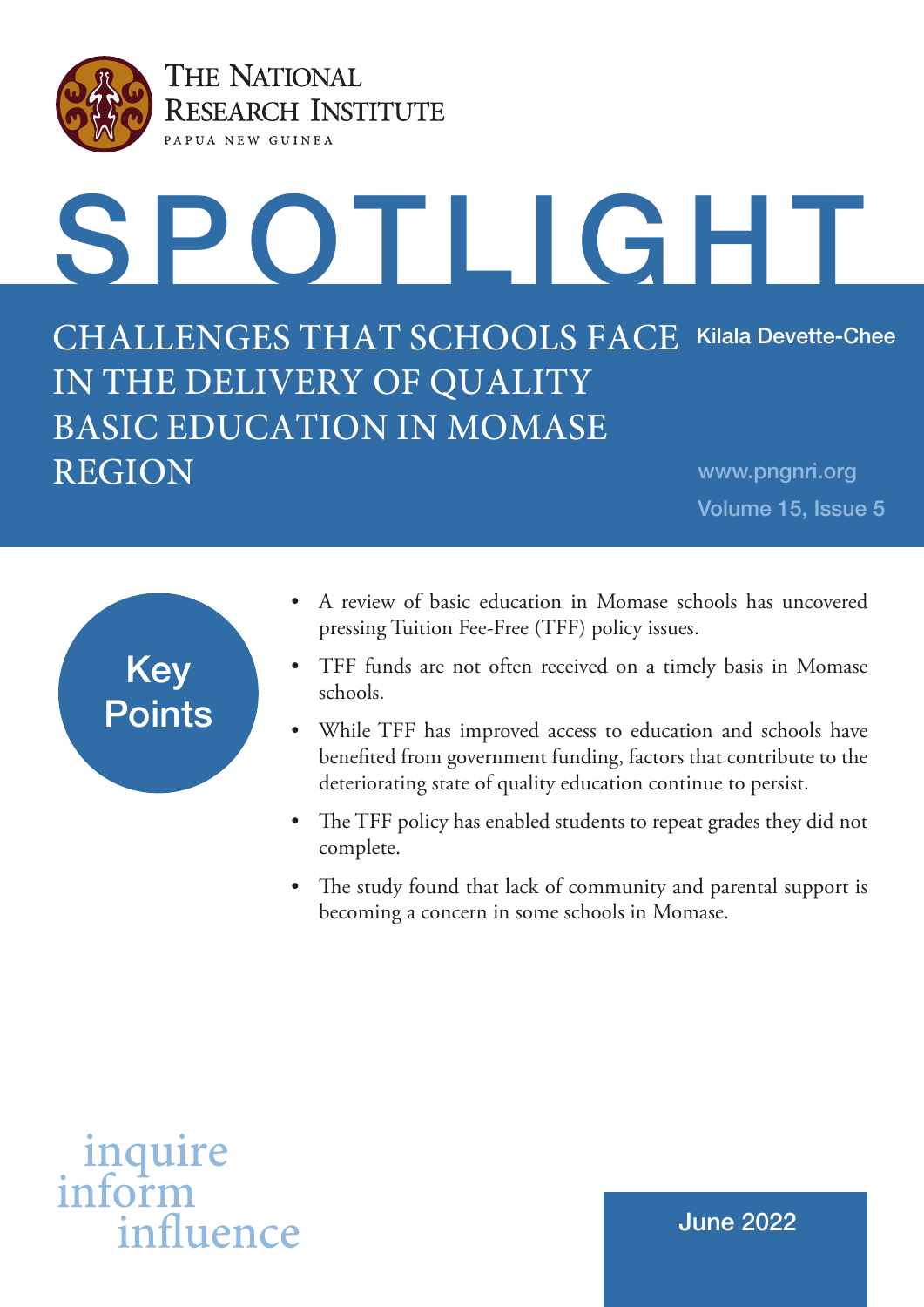

**THE NATIONAL RESEARCH INSTITUTE** PAPUA NEW GUINEA

# SPOTLIGHT June 2022

# CHALLENGES THAT SCHOOLS FACE IN THE DELIVERY OF QUALITY BASIC EDUCATION IN MOMASE REGION

# Introduction **By Kilala Devette-Chee**

In a recent study by the Universal Basic Education Program (currently known as Education Research Program) research team at the Papua New Guinea National Research Institute (PNG NRI), many challenges were reported in 25 n a recent study by the Universal Basic Education Program (currently known as Education Research Program) research team at the Papua New Guinea National Research schools in the Momase Region. A survey was carried out in 2018 on reviewing the quality of basic education in selected schools in East Sepik and Morobe provinces by Devette-Chee and others of PNG NRI. This is detailed in Devette-Chee and Norea (PNG NRI Discussion Paper forthcoming, 2022). The aim of the study was to investigate the quality of basic education during the Tuition Fee-Free (TFF) education era. It specifically sought to identify the factors that hindered the delivery of quality education in order to obtain a comprehensive analysis of the underlying issues schools were facing and suggested interventions for policy makers and the Government of PNG to leverage its key resources to improve the quality of education in the region. The participants in the survey were 25 headteachers, 310 teachers and 2,256 students corresponding to a total of 2,591 participants. This paper reports some of the challenges this study found and suggests recommendations that need to be put in place to re-cultivate the essence of quality learning.

# Contributing factors to the deteriorating state of quality learning

While TFF has improved access to education and schools have benefited from government funding/subsidies for the past 10 years, factors that contribute to the deteriorating state of quality education need immediate intervention in order to improve the essence of quality education. The Momase study revealed some concerns which are discussed as follows:

# **Overcrowding in the classrooms**

Participants in the Momase study raised concerns about overcrowding. 100 percent of headteachers from East Sepik and 92 percent from Morobe (See Figure 1) reported varying problems that they encountered which impacted negatively on their performance, thus, resulting in the drop of quality learning.

# **Teachers' heavy workload**

Increased student enrolments and increased repeaters as reported in the previous sections clearly exacerbate not only the issue of overcrowding but also the repercussions it has on the workload of teachers. These teachers struggle to meet the requirements of the curriculum but their concerns regarding the difficulties they face such as marking exercise books on a regular basis, having a one-on-one student-teacher interaction on a daily basis, identifying individual student's strengths and weakness in classes where student numbers are maximised to for example 70 to 80 students, are not often heard and thus become problematic. The disproportionate high number of students to a teacher in a classroom is overwhelmingly very high which subsequently results in poor performance of students which compromises quality learning.

# Figure 1. Headteachers' comments on the effects of TFF policy on quality education



Data Source: Devette-Chee and Norea (2022, Forthcoming)

The Momase study found that 62 percent of East Sepik headteachers and 83 percent from Morobe reported their struggles of heavy workload due to very high teacher-pupil ratios.

# **Inadequate students' learning materials**

Children's learning is influenced by the availability of textbooks and learning materials, the space and furniture available for studying. Therefore, with the increasing number of students in schools as a result of the TFF policy, these issues need to be resolved in order for qualitative teaching and learning to take place.

The Papua New Guinea National Research Institute (PNG NRI) is Papua New Guinea's leading think tank on public policy and development related issues and trends.

Spotlight articles are succinct, policy oriented papers that summarise an issue or an area of PNG NRI work in progress. This and other Spotlight articles are available from www.pngnri.org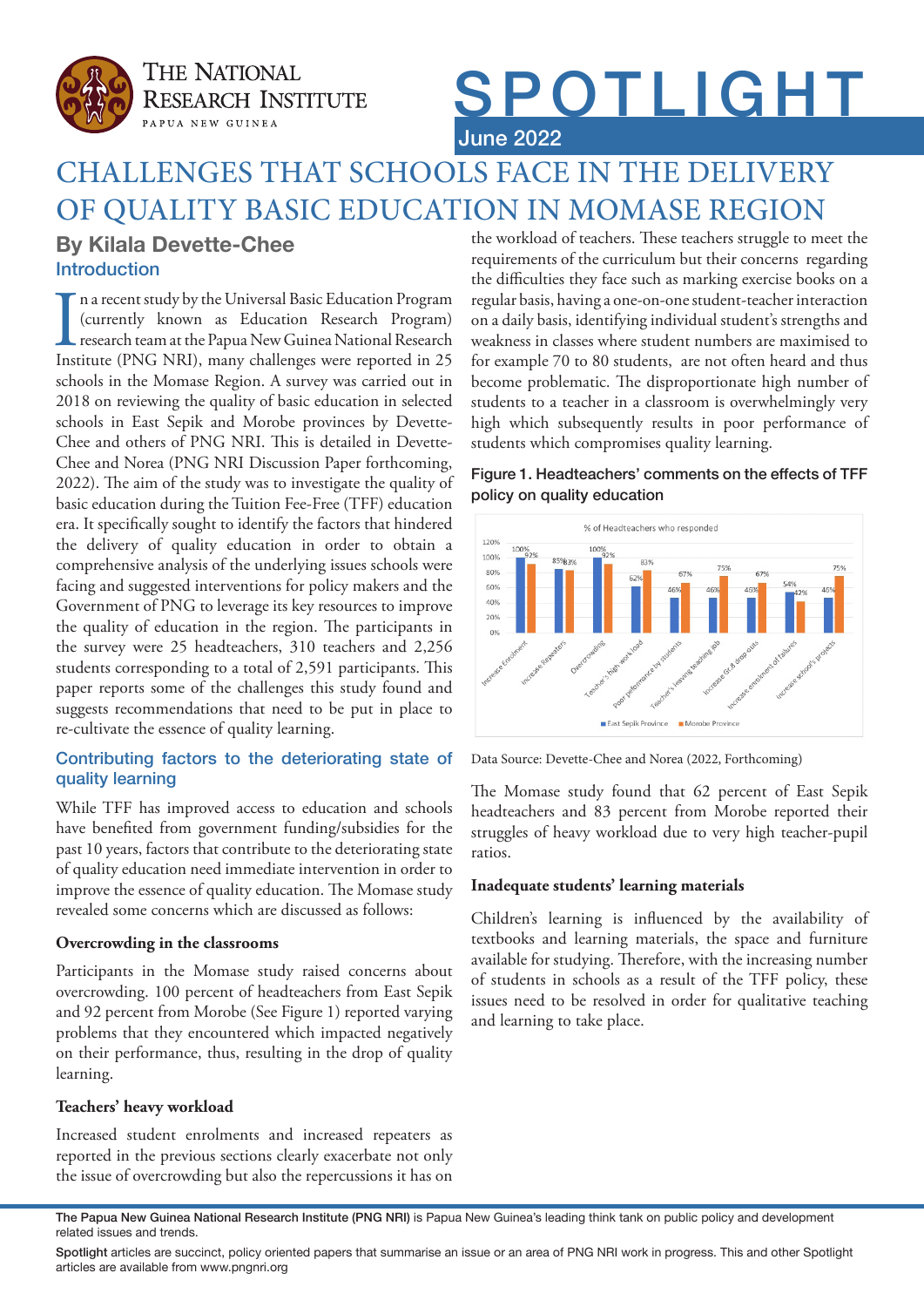# inquire inform influence

# SPOTLIGHT

Figure 2. Students' responses on the availability of learning materials in school per province



Data Source: Devette-Chee and Norea (2022, Forthcoming)

This issue is evidenced in the Momase study in Figure 2 where 76 percent of the 1,340 students in Morobe and 68 percent of the 916 students in East Sepik reported that they did not have enough learning materials in their classrooms. The students reported that in most cases, they had to share a textbook or a worksheet between three or four students which affected their learning progress. Supporting this issue are findings from teachers in Figure 3 where 84 percent of the 127 teachers from East Sepik and 84 percent of the 183 teachers from Morobe reported similar concerns. A similar scenario is seen with teaching resources, infrastructure and learning facilities on the next section.

# **Inadequate resources for learning**

The supply and re-supply of textbooks and teaching resource materials to primary schools has long been a major constraint to providing quality education. In most cases the pupiltextbook ratio has been too high to ensure sufficient textbook access for each pupil to master the subject matter as per the curriculum. Teachers in Momase reported disappointing and acute shortages of teaching resources and inadequate school equipment and infrastructure in their schools.

#### Figure 3. Teachers' responses on the challenges faced in school



Data Source: Devette-Chee and Norea (2022, Forthcoming)

While 77 percent of teachers in East Sepik and 83 percent of teachers in Morobe (See Figure 3) reported lack of teaching resources in their schools, 92 percent of headteachers in East Sepik and 85 percent in Morobe (See Figure 4) showed concerns about the inadequate school equipment and infrastructure schools had. It was far worse in rural schools where textbooks are either outdated or not received on time

and teachers had to create their own teaching and learning resources from their own pockets. Some teachers reported they travelled to neighbouring schools that had photocopying machines to make copies of assignments and exercises for their students.

Figure 4. Headteachers responses on the challenges faced in school



Data Source: Devette-Chee and Norea (2022, Forthcoming)

#### **Lack of parental and community support**

Quality learning is reinforced when there is partnership between the school and the home learning environment. Parents must ensure that their children are healthy, well fed and encouraged to attend school regularly. The quality of children's lives before the commencement of formal schooling and during formal schooling greatly influences the kind of learners they can become. Quality learners are produced when children are kept healthy through nutritious diets and medical support, positive early childhood experiences, and sound home support for their learning. The Momase study found that 92 percent of headteachers from East Sepik and 83 percent from Morobe (See Figure 4) reported the lack of parental support as well as community support in their schools which is a worrying concern.

# **Poor sanitation facilities**

Poor water and sanitation facilities have been identified as being a major reason for children, particularly girls, dropping out of school. There is a desperate need for all schools to be able to provide both an adequate supply of safe drinking water as well as sufficient toilet facilities. It is imperative that schools must purchase water tanks and/or water systems to provide all-year-round access to clean water as children cannot be expected to study to the best of their ability if they do not have access to clean water. The Momase study revealed that more than 50 percent of teachers in East Sepik and Morobe (see Figure 3) reported that there are poor sanitation facilities in their schools and called for extra funding from the government to build new toilets to replace the ones that are now in a dilapidated state.

#### **TFF funding issues**

Remittance of TFF funds to schools throughout PNG has been problematic since its inception in 2012 (Nunn and Nelson, 2019). Headteachers have continued to voice their concerns as it has taken a toll on the progression of a school's